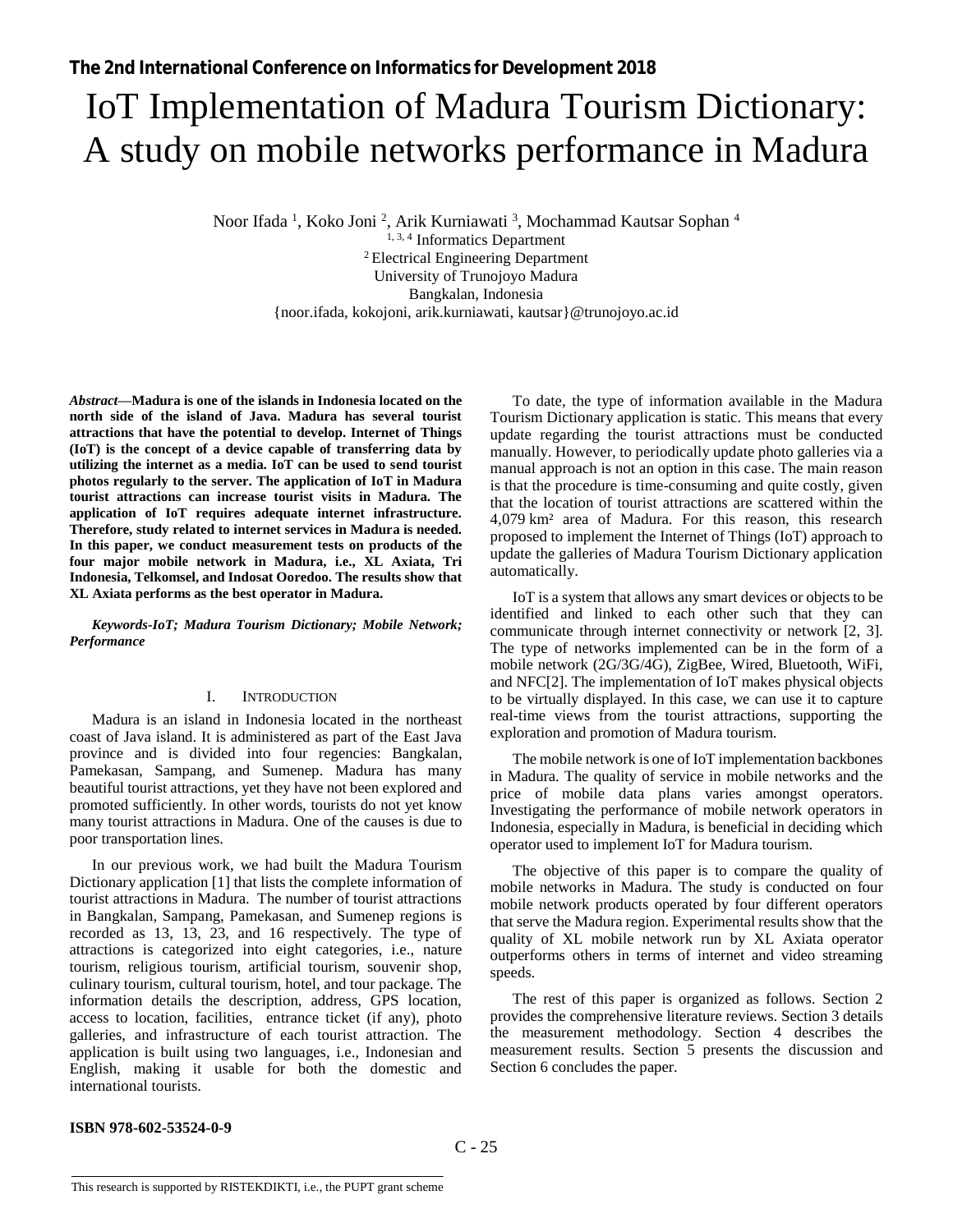## II. LITERATURE REVIEW

Using the Internet of Things (IoT), any smart devices or objects can be identified and linked to each other such that they can communicate through the networks [\[2,](#page-4-1) [3\]](#page-4-2). [Figure 1](#page-1-0) shows an illustration of using networks in IoT. Note that there are various types of networks used in the system, i.e., mobile network (2G/3G/4G), ZigBee, Wired, Bluetooth, WiFi, and NFC.

The mobile network becomes the most crucial component for the implementation of IoT in Indonesia, especially in Madura. Customers, in Indonesia, can choose which operator to be used amongst the six operators available to date: XL Axiata, Telkomsel, Tri Indonesia, Indosat Ooredoo, BOLT!, and Smartfren. Each operator competes to provide the best service. All of them provide services in 3G and 4G networks, but speed standards are used differently. The range of services owned by each operator varies, depending on the coverage of the BTS towers owned. The price of internet packages sold by each operator is also different. Note that not all operators can serve all areas in Madura.

In general, Telkomsel is considered the most popular and the best operator in Indonesia. According to a survey conducted by Databox in 2015 and 2016, as shown in [Figure 2,](#page-1-1) Telkomsel has the highest number of mobile network customers in Indonesia [\[4\]](#page-4-3). In terms of performance, Telkomsel also outperforms other operators [\[5,](#page-4-4) [6\]](#page-4-5).



Figure 1. IoT Networks [\[2\]](#page-4-1)

<span id="page-1-0"></span>

<span id="page-1-1"></span>Figure 2. Number of customers of the mobile network in Indonesia in 2015 and 2016 [\[4\]](#page-4-3)

#### **ISBN 978-602-53524-0-9**

Despite its general level of performance, the actual quality of each mobile network operator could vary in different regions since each operator has different best service region [\[7,](#page-4-6) [8\]](#page-4-7). The performance of each operator varies depending on the metrics used as the measurement test. Deciding which operator to be used should be based on the comparison of the quality of various mobile network operators in that particular region.

In this paper, we compare the performance of four mobile networks available in Madura, i.e., XL Axiata, Tri Indonesia, Telkomsel, and Indosat Ooredoo. The comparison is conducted based on the average performance scores of upload and download speed metrics, measured using two websites of speed test, i.e., SpeedTest and SpeedOf.me. Note that those websites are chosen based on the list of recommended internet speed test tools [\[9\]](#page-4-8).

#### III. MEASUREMENT METHODOLOGY

We perform our measurements on four mobile network products operated by four different operators, listed in Table 1, that serve the Madura region. Our measurements are designed to investigate which mobile network performs the best in Madura. This mobile network will be used as the backbone of IoT implementation of Madura Tourism Dictionary, as shown in [Figure 3.](#page-1-2)



<span id="page-1-2"></span>Figure 3. IoT implementation of Madura Tourism Dictionary

| <b>Mobile Network</b> | Operator               |
|-----------------------|------------------------|
| X <sub>L</sub>        | XL Axiata              |
| Tri                   | Tri Indonesia          |
| simPATI               | Telkomsel              |
| Mentari               | <b>Indosat Ooredoo</b> |

TABLE I. MOBILE NETWORKS

#### *A. Measurement Tests*

We conduct four mobile network measurement tests covering the range of services needed for the IoT implementation of Madura Tourism Dictionary. Table 2 lists the measurement tests and their details.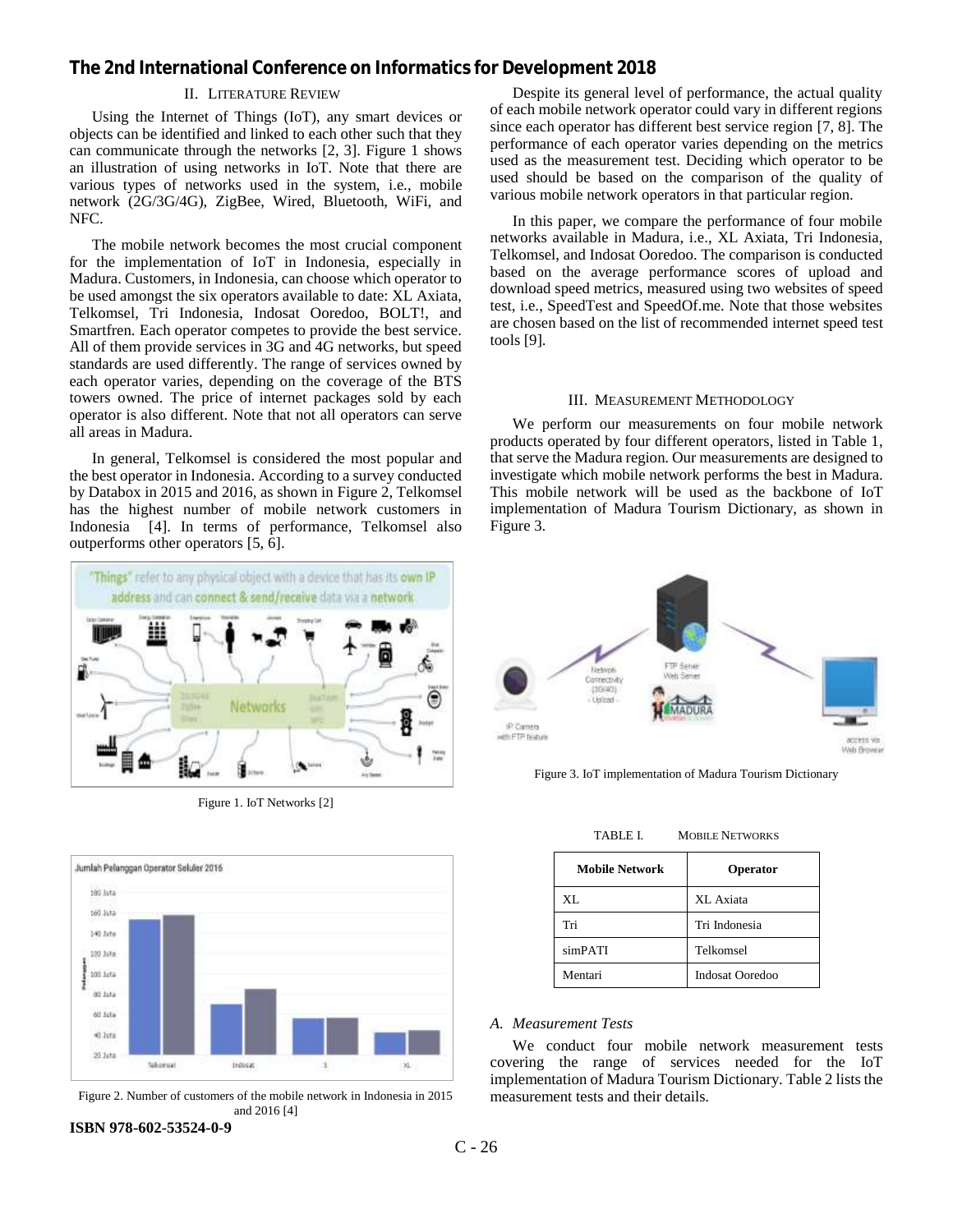| <b>Measurement Test</b> | Detail                                                                          |
|-------------------------|---------------------------------------------------------------------------------|
| Signal                  | Signal bar (maximum 4)                                                          |
| Internet Speed          | Upload, Download                                                                |
| Video Streaming         | Rate, Score, Bandwidth, Bitrate                                                 |
| Ping Test               | www.google.com, www.dydns.com,<br>www.trunojoyo.ac.id,<br>www.maduratourism.com |

TABLE II. MEASUREMENT TESTS

# *B. Measurement Setup*

We conduct all measurements using the Samsung Galaxy J2 mobile phone and Lenovo 310 Windows 10 laptop. The location of the measurement is at the University of Trunojoyo Madura in Bangkalan regency. To measure the internet and video streaming speeds, we respectively use the reliable web-based speed checkers, i.e., SpeedSmart (https://speedsmart.net/) and StreamTest.net (http://www.streamtest.net/). All tests are documented for two type of networks, i.e., 3G (GSM) and 4G (LTE). Measurement tests are conducted five times a day, between 6 AM and 12 AM. The final results are reported as the average performance scores of each metrics.

#### IV. MEASUREMENT RESULTS DAN DISCUSSION

#### *A. Signal*

[Figure 4](#page-2-0) shows the signal measurement test results. On the 3G network, signals of mobile networks have the same excellent quality, except that of Tri. However, XL gives the best signal on the 4G network.



Figure 4. Mobile network signal

#### <span id="page-2-0"></span>*B. Internet Speed*

[Figure 5](#page-2-1) shows the results of the upload speed measurement test. On the 3G network, the upload speed of XL and simPATI are considered the same and are faster than the other two mobile networks. However, XL performs the best and much faster than that of simPATI.



Figure 5. Upload internet speed

<span id="page-2-1"></span>The results of the download speed measurement test are shown i[n Figure 6.](#page-2-2) On the 3G networks, XL outperforms others with its 2.98Mbps download speed. Meanwhile, simPATI performs better than XL on the 4G network. However, for the IoT implementation of Madura Tourism Dictionary, these results are less significant than those of the upload speed.





#### <span id="page-2-2"></span>*C. Video Streaming*

Regarding the measurement test of video streaming rate, the results of Tri are astounding on both the 3G and 4G networks [\(Figure 7\)](#page-2-3). Despite its poor signal [\(Figure 4\)](#page-2-0), it turns out that Tri performs the best in compared to others.



<span id="page-2-3"></span>Figure 7. Video streaming rate

## **ISBN 978-602-53524-0-9**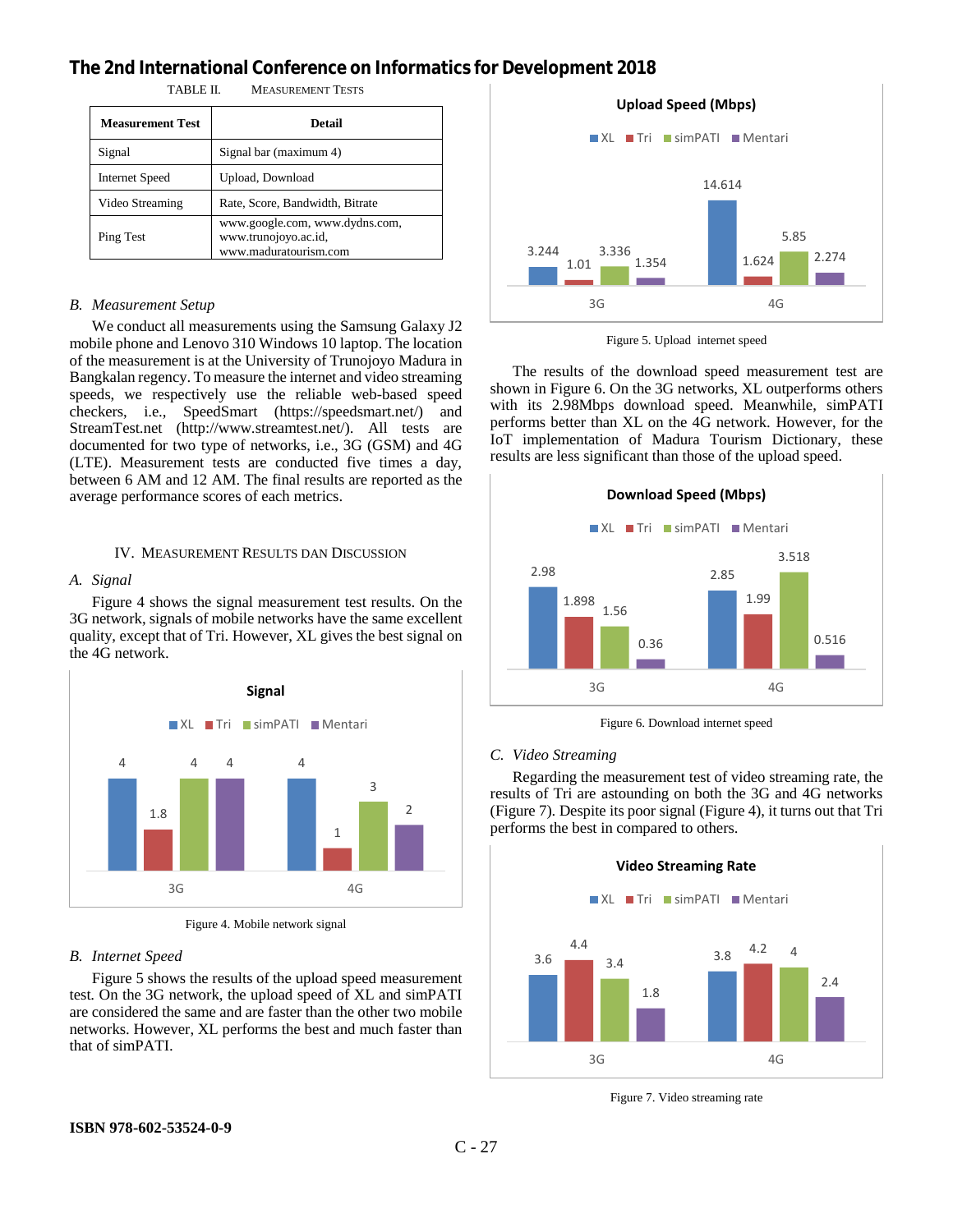

Figure 8. Video streaming score

<span id="page-3-0"></span>On the other hand, in general, the results of the video streaming score measurement test show that XL gives the best rating on both 3G and 4G networks [\(Figure](#page-3-0) 8). It is to be noted that this test is to investigate how good is the quality of the streaming video.

The streaming video bandwidth and bitrate are used to record the internet speed of the streaming video process. At first glance, we can notice that measurement test results of these two categories are similar, even on both 3G and 4G networks [\(Figure](#page-3-1)  [9](#page-3-1) and [Figure 10\)](#page-3-2).



Figure 9. Video streaming bandwidth

<span id="page-3-1"></span>

Figure 10. Video streaming bitrate

# *D. Ping Test*

Ping measurement test is to check the response time needed when a device is accessing a host or server. The measurement test results to www.google.com [\(Figure 11\)](#page-3-3) and www.dydns.com [\(Figure 12\)](#page-3-4) show that XL has the fastest response time. However, in general, results of [\(Figure 13\)](#page-3-5) www.trunojoyo.ac.id and www.maduratourism.com [\(Figure 14\)](#page-4-9) show that Tri operator is the fastest. Note that the later host is that of our Madura Tourism Dictionary application [\[1\]](#page-4-0).



Figure 11. Ping test: www.google.com

<span id="page-3-3"></span>

Figure 12. Ping test: www.dydns.com

<span id="page-3-4"></span>

<span id="page-3-5"></span>Figure 13. Ping test: www.trunojoyo.ac.id

<span id="page-3-2"></span>**ISBN 978-602-53524-0-9**